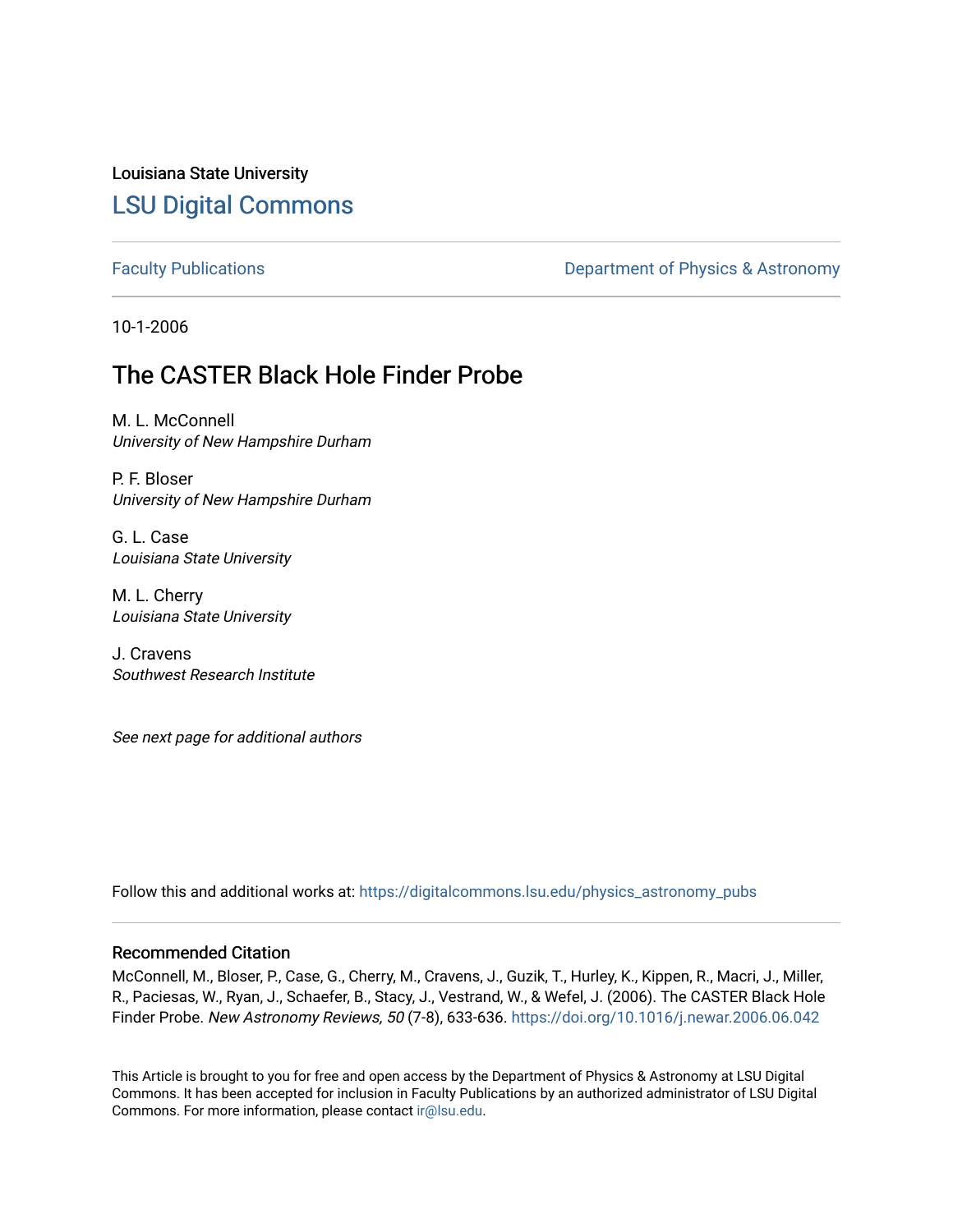### Authors

M. L. McConnell, P. F. Bloser, G. L. Case, M. L. Cherry, J. Cravens, T. G. Guzik, K. Hurley, R. M. Kippen, J. R. Macri, R. S. Miller, W. Paciesas, J. M. Ryan, B. Schaefer, J. G. Stacy, W. T. Vestrand, and J. P. Wefel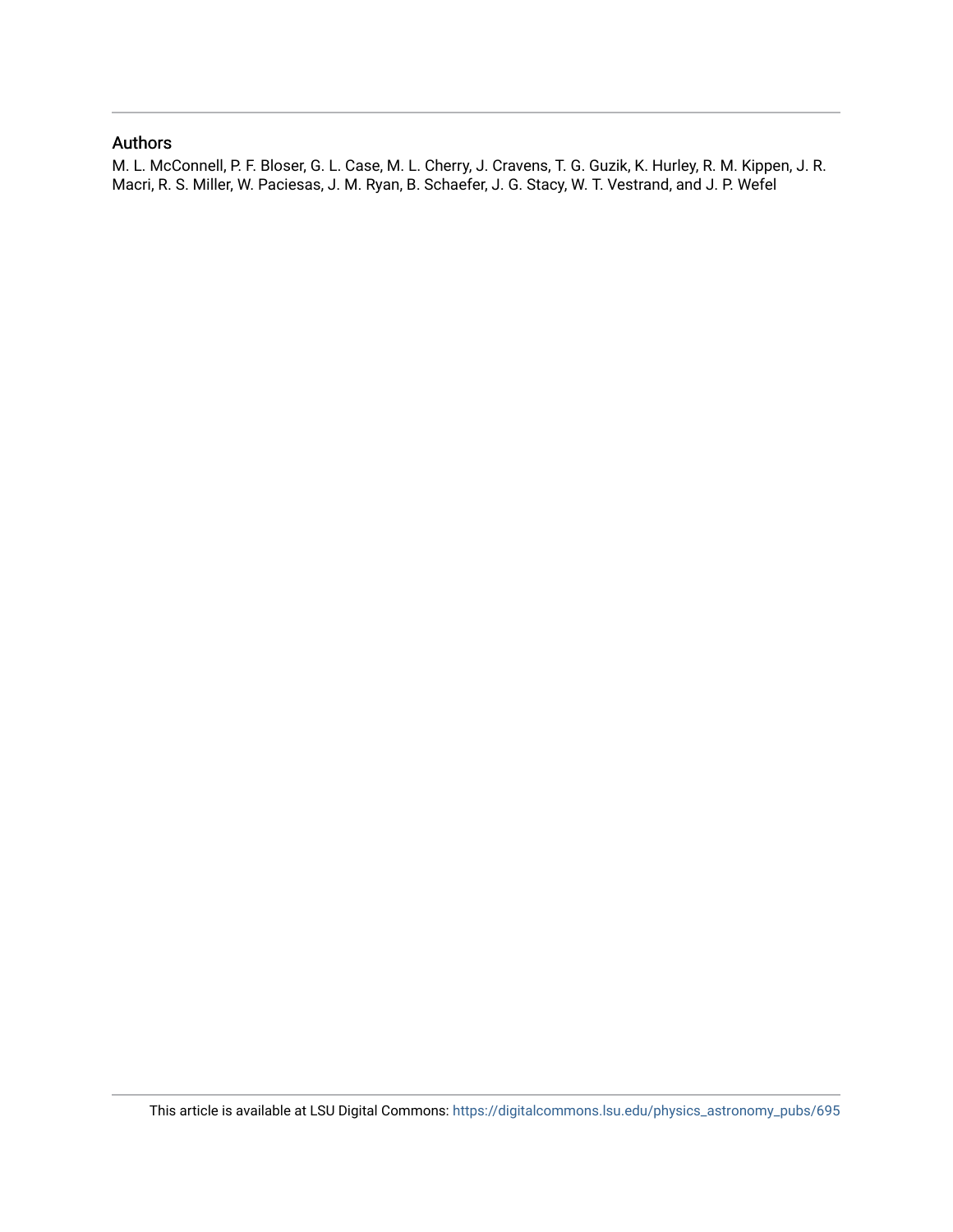Louisiana State University [LSU Digital Commons](https://digitalcommons.lsu.edu/)

[Faculty Publications](https://digitalcommons.lsu.edu/physics_astronomy_pubs) **Exercise 2 and Table 2 and Table 2 and Table 2 and Table 2 and Table 2 and Table 2 and Table 2 and Table 2 and Table 2 and Table 2 and Table 2 and Table 2 and Table 2 and Table 2 and Table 2 and Table** 

5-19-2006

## The CASTER black hole finder probe

M. L. McConnell University of New Hampshire Durham

P. F. Bloser University of New Hampshire Durham

G. L. Case Louisiana State University

M. L. Cherry Louisiana State University

J. Cravens Southwest Research Institute

See next page for additional authors

Follow this and additional works at: [https://digitalcommons.lsu.edu/physics\\_astronomy\\_pubs](https://digitalcommons.lsu.edu/physics_astronomy_pubs?utm_source=digitalcommons.lsu.edu%2Fphysics_astronomy_pubs%2F698&utm_medium=PDF&utm_campaign=PDFCoverPages) 

#### Recommended Citation

McConnell, M., Bloser, P., Case, G., Cherry, M., Cravens, J., Guzik, T., Hurley, K., Kippen, R., MacRi, J., Miller, R., Paciesas, W., Ryan, J., Schaefer, B., Stacy, J., Vestrand, W., & Wefel, J. (2006). The CASTER black hole finder probe. AIP Conference Proceedings, 836, 696-699. <https://doi.org/10.1063/1.2207980>

This Conference Proceeding is brought to you for free and open access by the Department of Physics & Astronomy at LSU Digital Commons. It has been accepted for inclusion in Faculty Publications by an authorized administrator of LSU Digital Commons. For more information, please contact [ir@lsu.edu](mailto:ir@lsu.edu).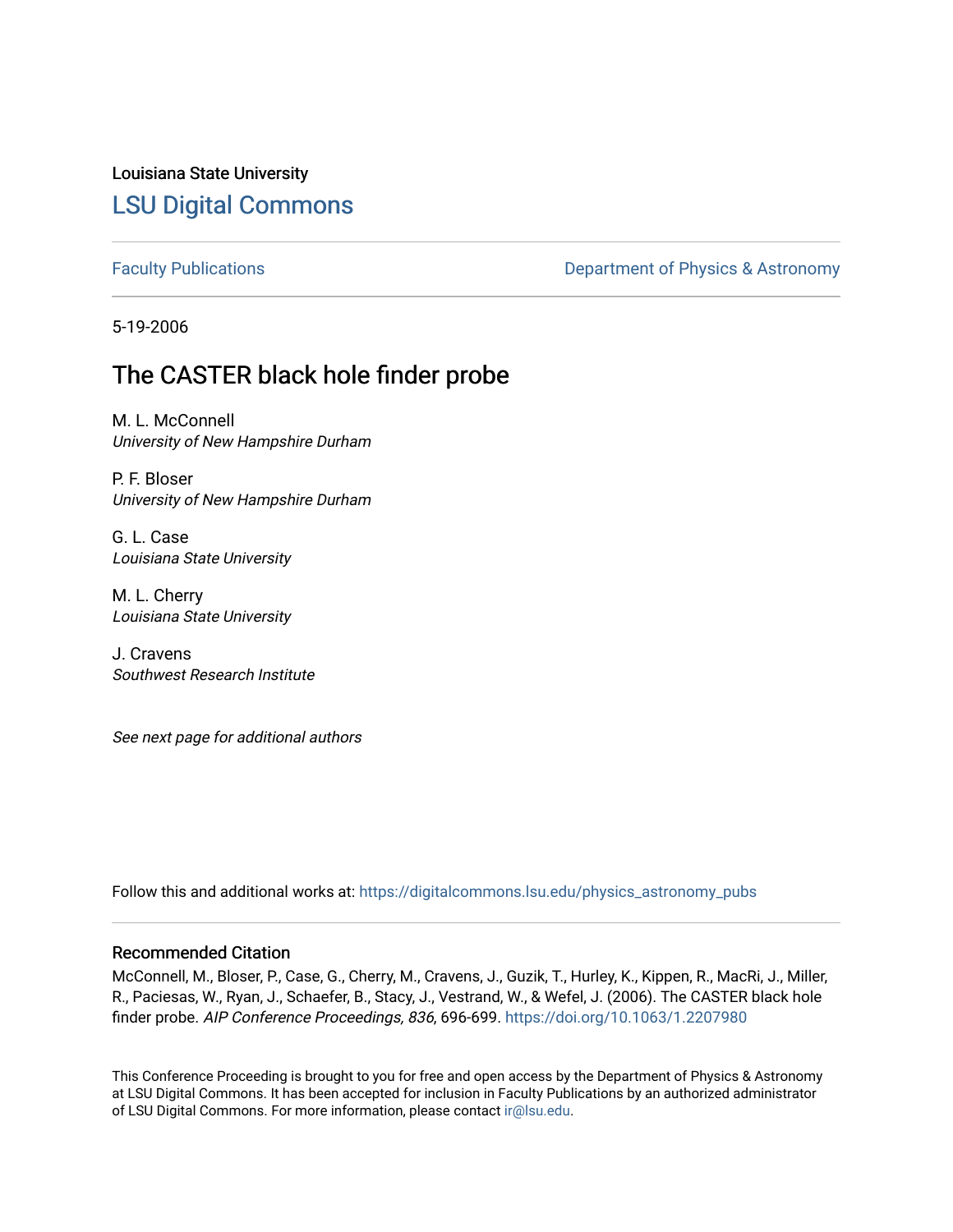### Authors

M. L. McConnell, P. F. Bloser, G. L. Case, M. L. Cherry, J. Cravens, T. G. Guzik, K. Hurley, R. M. Kippen, J. R. MacRi, R. S. Miller, W. Paciesas, J. M. Ryan, B. Schaefer, J. G. Stacy, W. T. Vestrand, and J. P. Wefel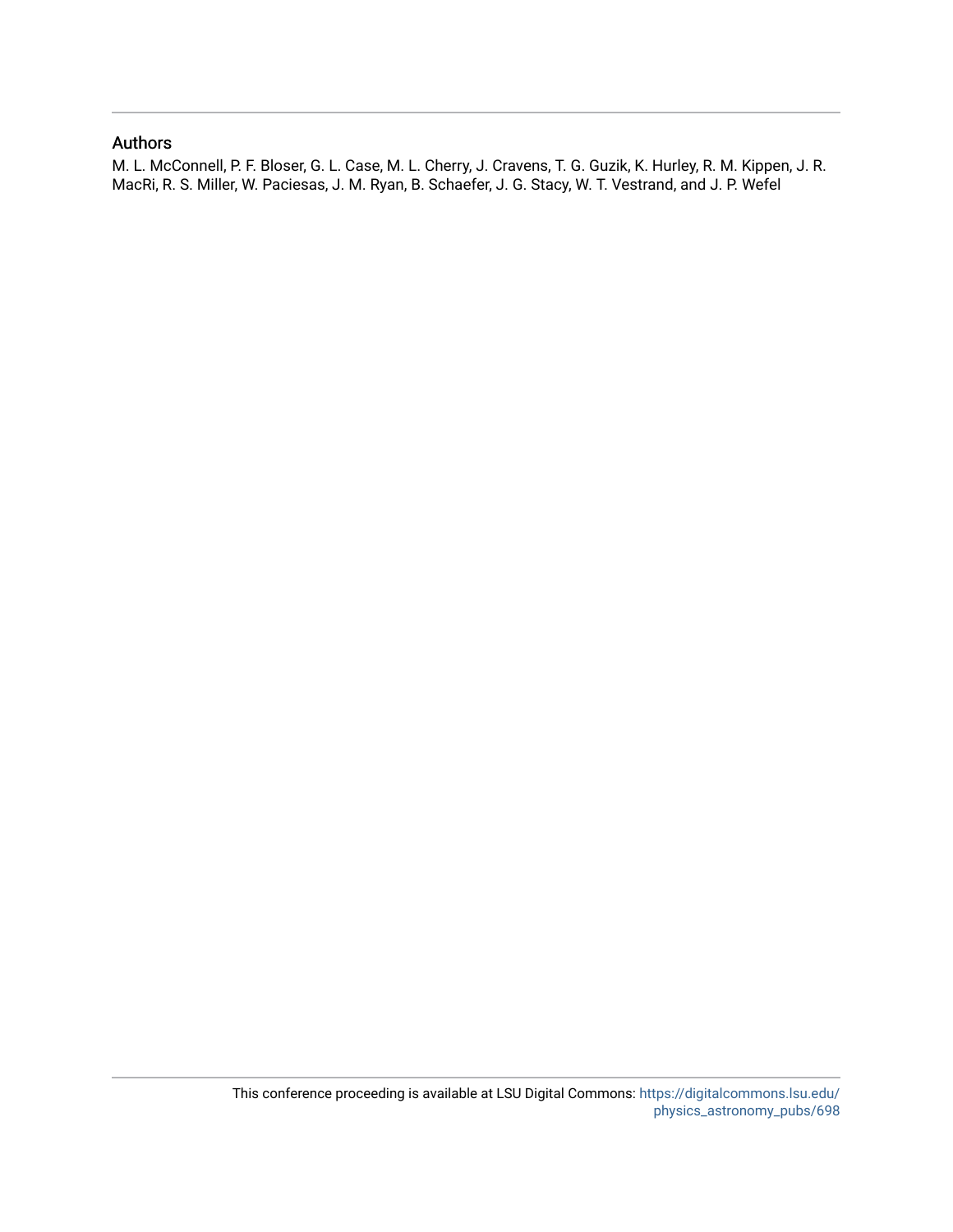## University of New Hampshire [University of New Hampshire Scholars' Repository](https://scholars.unh.edu/)

| <b>Space Science Center</b> | Institute for the Study of Earth, Oceans, and<br>Space (EOS) |
|-----------------------------|--------------------------------------------------------------|
|-----------------------------|--------------------------------------------------------------|

2006

# The CASTER Black Hole Finder Probe

Mark L. McConnell University of New Hampshire - Main Campus, mark.mcconnell@unh.edu

Peter F. Bloser University of New Hampshire, Peter.Bloser@unh.edu

G L. Case Louisiana State University - Baton Rouge

M L. Cherry Louisiana State University - Baton Rouge

J Cravens Southwest Research Institute

See next page for additional authors

Follow this and additional works at: [https://scholars.unh.edu/ssc](https://scholars.unh.edu/ssc?utm_source=scholars.unh.edu%2Fssc%2F112&utm_medium=PDF&utm_campaign=PDFCoverPages)

**Part of the Astrophysics and Astronomy Commons** 

## Recommended Citation

The CASTER Black Hole Finder Probe McConnell, M. L. and Bloser, P. F. and Case, G. L. and Cherry, M. L. and Cravens, J. and Guzik, T. G. and Hurley, K. and Kippen, R. M. and Macri, J. R. and Miller, R. S. and Paciesas, W. and Ryan, J. M. and Schaefer, B. and Stacy, J. G. and Vestrand, W. T. and Wefel, J. P., AIP Conference Proceedings, 836, 696-699 (2006), DOI:http://dx.doi.org/10.1063/1.2207980

This Conference Proceeding is brought to you for free and open access by the Institute for the Study of Earth, Oceans, and Space (EOS) at University of New Hampshire Scholars' Repository. It has been accepted for inclusion in Space Science Center by an authorized administrator of University of New Hampshire Scholars' Repository. For more information, please contact [Scholarly.Communication@unh.edu.](mailto:Scholarly.Communication@unh.edu)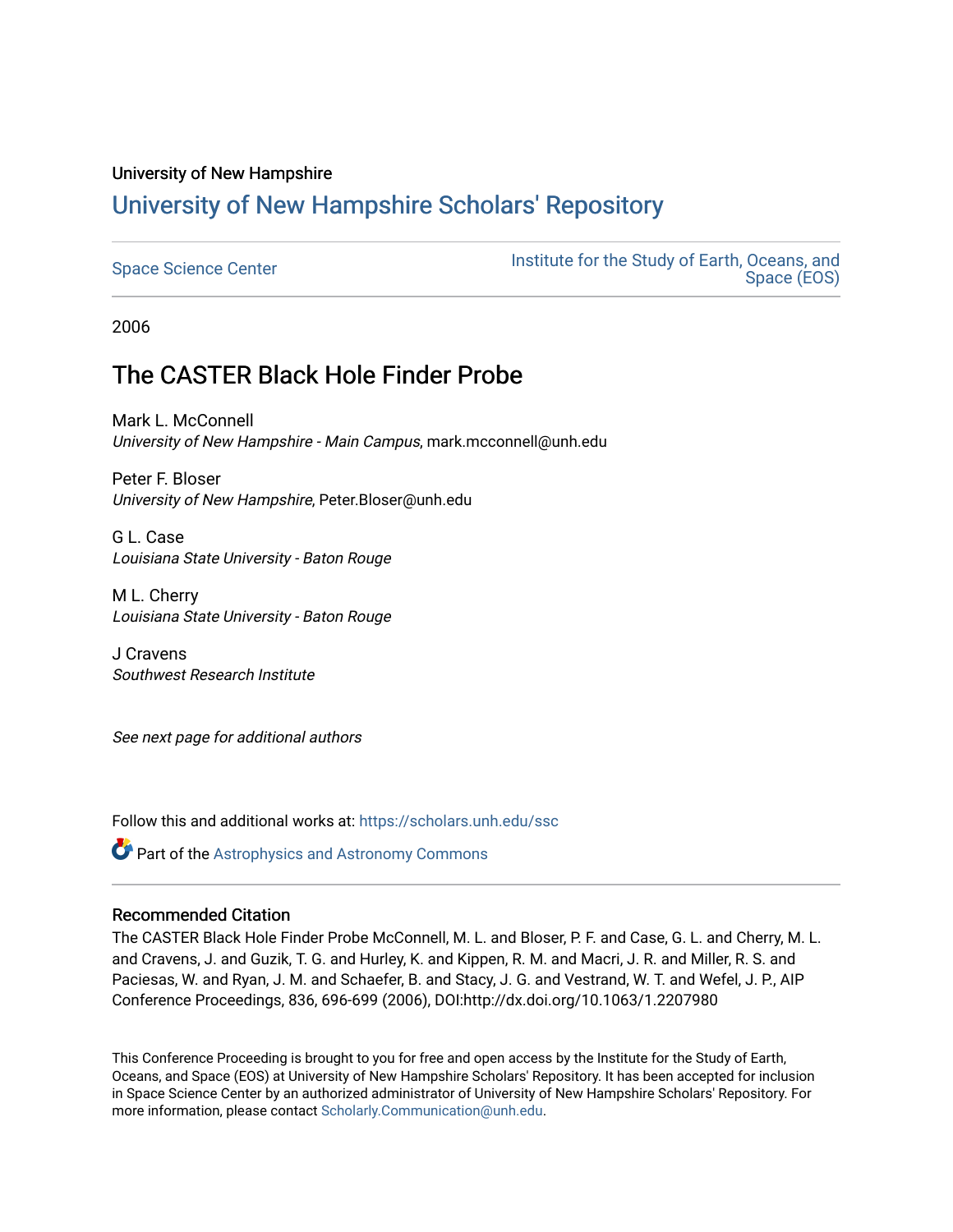### Authors

Mark L. McConnell, Peter F. Bloser, G L. Case, M L. Cherry, J Cravens, T G. Guzik, K Hurley, R M. Kippen, John R. Macri, R S. Miller, W Paciesas, James M. Ryan, B Schaefer, J G. Stacy, W T. Vestrand, and J P. Wefel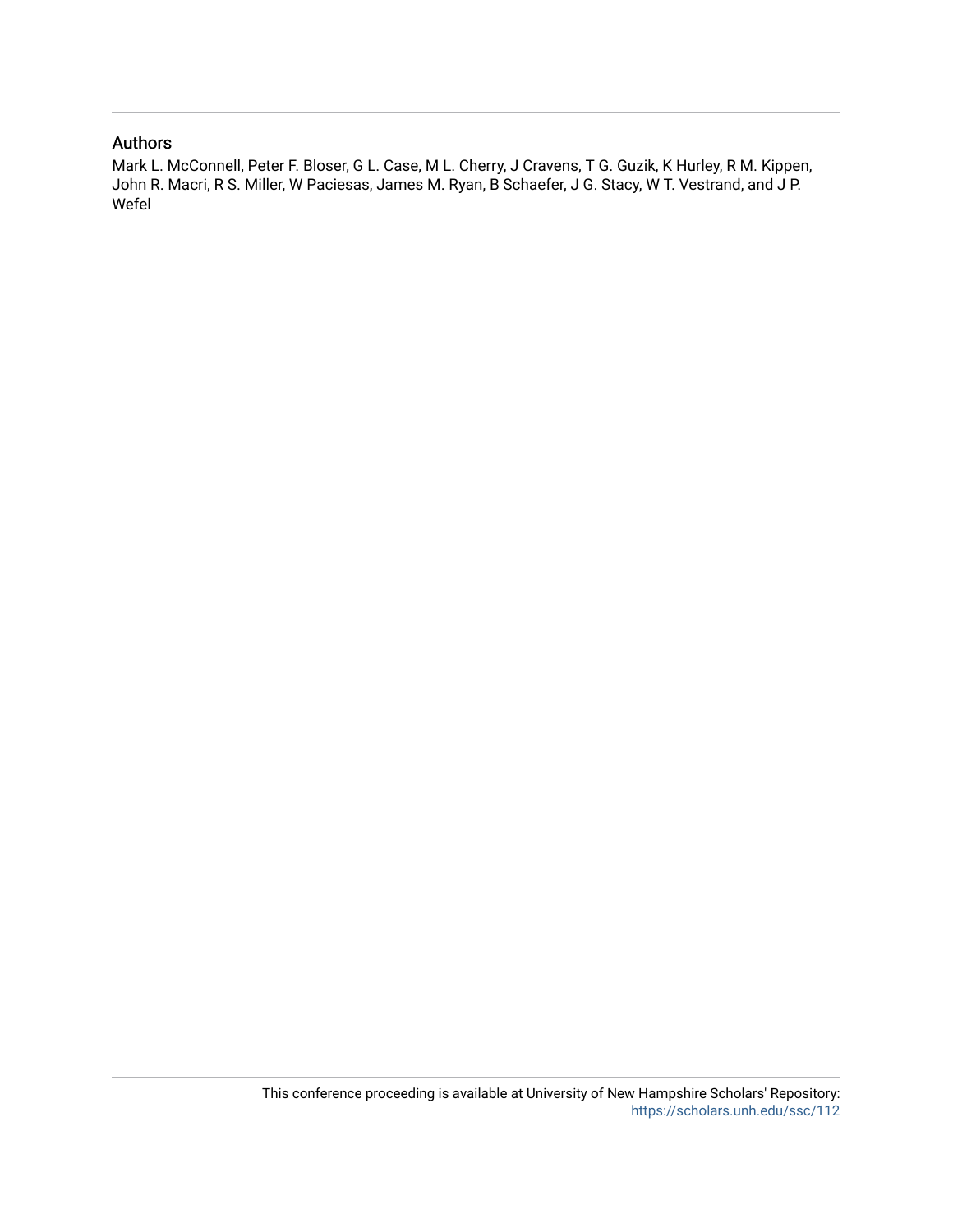



## **The CASTER Black Hole Finder Probe**

[M. L. McConnell](http://scitation.aip.org/search?value1=M.+L.+McConnell&option1=author), [P. F. Bloser](http://scitation.aip.org/search?value1=P.+F.+Bloser&option1=author), [G. L. Case](http://scitation.aip.org/search?value1=G.+L.+Case&option1=author), [M. L. Cherry,](http://scitation.aip.org/search?value1=M.+L.+Cherry&option1=author) [J. Cravens](http://scitation.aip.org/search?value1=J.+Cravens&option1=author), [T. G. Guzik](http://scitation.aip.org/search?value1=T.+G.+Guzik&option1=author), [K. Hurley,](http://scitation.aip.org/search?value1=K.+Hurley&option1=author) [R. M. Kippen,](http://scitation.aip.org/search?value1=R.+M.+Kippen&option1=author) [J. R. Macri](http://scitation.aip.org/search?value1=J.+R.+Macri&option1=author), [R. S. Miller,](http://scitation.aip.org/search?value1=R.+S.+Miller&option1=author) [W. Paciesas,](http://scitation.aip.org/search?value1=W.+Paciesas&option1=author) [J. M. Ryan,](http://scitation.aip.org/search?value1=J.+M.+Ryan&option1=author) [B. Schaefer,](http://scitation.aip.org/search?value1=B.+Schaefer&option1=author) [J. G. Stacy](http://scitation.aip.org/search?value1=J.+G.+Stacy&option1=author), [W. T. Vestrand,](http://scitation.aip.org/search?value1=W.+T.+Vestrand&option1=author) and [J. P. Wefel](http://scitation.aip.org/search?value1=J.+P.+Wefel&option1=author)

Citation: [AIP Conference Proceedings](http://scitation.aip.org/content/aip/proceeding/aipcp?ver=pdfcov) **836**, 696 (2006); doi: 10.1063/1.2207980 View online: <http://dx.doi.org/10.1063/1.2207980> View Table of Contents: <http://scitation.aip.org/content/aip/proceeding/aipcp/836?ver=pdfcov> Published by the [AIP Publishing](http://scitation.aip.org/content/aip?ver=pdfcov)

#### **Articles you may be interested in**

[The Formation of Supermassive Black Holes in the First Galaxies](http://scitation.aip.org/content/aip/proceeding/aipcp/10.1063/1.3518861?ver=pdfcov) AIP Conf. Proc. **1294**, 246 (2010); 10.1063/1.3518861

[Search for Primordial Black Holes with SGARFACE](http://scitation.aip.org/content/aip/proceeding/aipcp/10.1063/1.3076773?ver=pdfcov) AIP Conf. Proc. **1085**, 701 (2008); 10.1063/1.3076773

["Black Star" or Astrophysical Black Hole?](http://scitation.aip.org/content/aip/proceeding/aipcp/10.1063/1.2840449?ver=pdfcov) AIP Conf. Proc. **968**, 426 (2008); 10.1063/1.2840449

[Probing AGN Broad Line Regions with LAT Observations of FSRQs](http://scitation.aip.org/content/aip/proceeding/aipcp/10.1063/1.2757359?ver=pdfcov) AIP Conf. Proc. **921**, 375 (2007); 10.1063/1.2757359

[GLAST and GRBs: Probing Photon Propagation over cosmological distances](http://scitation.aip.org/content/aip/proceeding/aipcp/10.1063/1.2207979?ver=pdfcov) AIP Conf. Proc. **836**, 692 (2006); 10.1063/1.2207979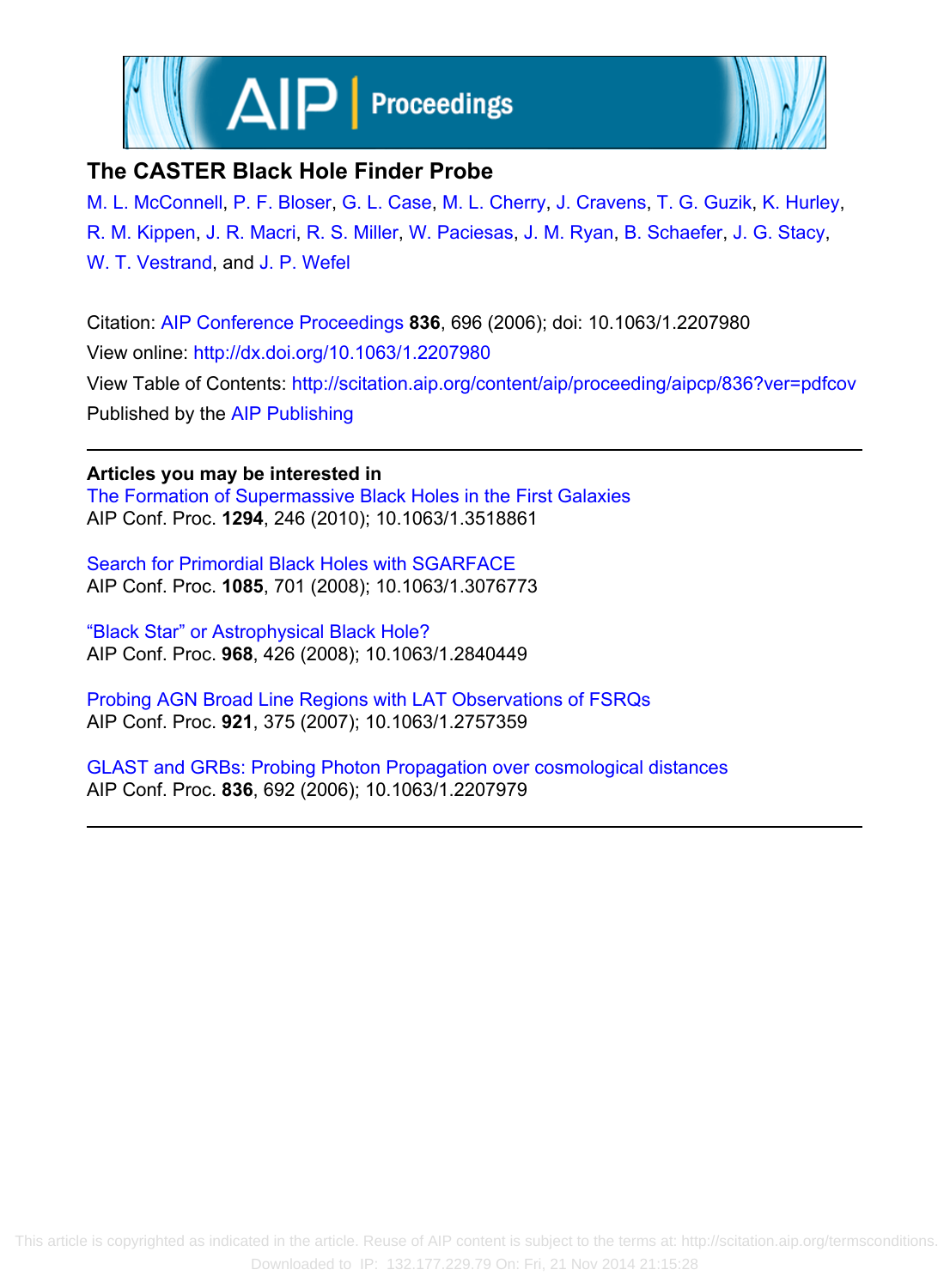## **The CASTER Black Hole Finder Probe**

M. L. McConnell\*, P. F. Bloser\*, G. L. Case<sup>†,∗∗</sup>, M. L. Cherry<sup>†</sup>, J. Cravens<sup>‡</sup>, T. G. Guzik†, K. Hurley<sup>§</sup>, R. M. Kippen<sup>¶</sup>, J. R. Macri\*, R. S. Miller<sup>∥</sup>, W. Paciesas<sup>∥</sup>, J. M. Ryan<sup>∗</sup>, B. Schaefer<sup>†</sup>, J. G. Stacy<sup>†,</sup>\*\*, W. T. Vestrand<sup>¶</sup> and J. P. Wefel†

<sup>∗</sup>*Space Science Center, University of New Hampshire, Durham, NH 03824* †*Department of Physics and Astronomy, Louisiana State University, Baton Rouge, LA 70803* ∗∗*Department of Physics, Southern University, Baton Rouge, LA 70813* ‡*Department of Space Science, Southwest Research Institute, San Antonio, TX 78228* §*Space Sciences Laboratory, University of California, Berkeley, CA 94720* ¶ *Los Alamos National Laboratory, Los Alamos, NM 87545* -*Department of Physics, University of Alabama, Huntsville, AL 35899*

**Abstract.** The primary scientific mission of the Black Hole Finder Probe (BHFP), part of the NASA Beyond Einstein program, is to survey the local Universe for black holes over a wide range of mass and accretion rate. One approach to such a survey is a hard X-ray coded-aperture imaging mission operating in the 10–600 keV energy band. The development of new inorganic scintillator materials provides improved performance that is well suited to the BHFP science requirements. Detection planes formed with these materials coupled with a new generation of readout devices represent a major advancement in the performance capabilities of scintillator-based gamma cameras. Here, we discuss the Coded Aperture Survey Telescope for Energetic Radiation (CASTER), a concept that represents a BHFP based on the use of the latest scintillator technology.

**Keywords:** X-ray instrumentation, gamma-ray instrumentation, X-ray sources, gamma-ray sources, black holes

**PACS:** 95.55.Ka, 98.70.Qy, 98.70.Rz, 97.60.Lf, 97.80.Jp, 98.54.Cm

#### **INTRODUCTION**

NASA's Beyond Einstein Program [1] defines a sequence of space missions for exploring the Universe. One aspect of this program is a series of three Einstein Probe missions that would complement the facility-class Einstein Great Observatories (LISA and Con-X). One of the three Einstein Probe missions defined by the Beyond Einstein roadmap is the Black Hole Finder Probe (BHFP). The goal of the BHFP will be to carry out an all-sky census of accreting black holes. It is generally agreed that a hard X-ray coded mask imager covering the 10–600 keV energy band would be an effective tool for achieving this goal. One concept for the BHFP mission, known as EXIST (the Energetic X-ray Imaging Survey Telescope), has been under development for several years [2– 4]. Here we offer an alternative concept, one that is similar to EXIST, but based on different detection technologies. We refer to our design concept as the Coded Aperture Survey Telescope for Energetic Radiation (CASTER) [5, 6]. CASTER is designed to employ several new experimental techniques using standard detector technologies, such as inorganic scintillators, wavelength-shifting fibers and photomultiplier tubes (PMTs), all of which have laboratory and space flight heritage. The development of

> CP836, *Gamma-Ray Bursts in the Swift Era*, edited by S. S. Holt, N. Gehrels, and J. A. Nousek © 2006 American Institute of Physics 0-7354-0326-0/06/\$23.00

This article is copyrighted as indicated in the article. Reuse of AIP c<sup>696</sup>ent is subject to the terms at: http://scitation.aip.org/termsconditions. Downloaded to IP: 132.177.229.79 On: Fri, 21 Nov 2014 21:15:28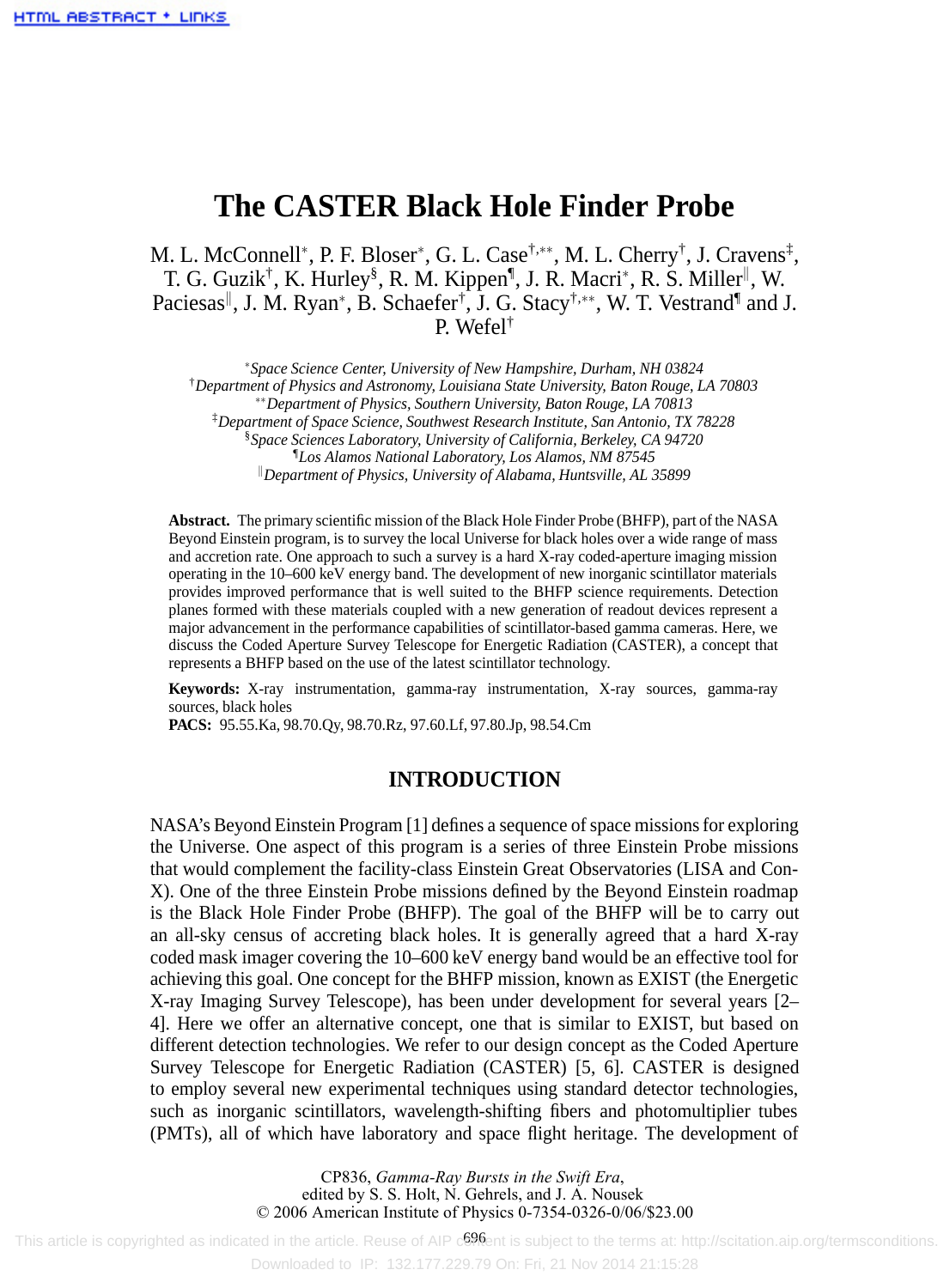a new inorganic scintillator material, lanthanum bromide (LaBr3), provides improved performance that is well suited to the BHFP science requirements  $[7, 8]$ . With LaBr<sub>3</sub>, we now have the prospect of scintillators with energy resolution and stopping power on par with room-temperature semiconductors (such as CZT), but with far less cost. In addition, scintillator technology offers a practical means to extend the effective energy range beyond 511 keV. We therefore are exploring the implications, benefits and penalties, both practical and scientific, of using inorganic scintillators as the detector technology of a coded aperture imaging BHFP.

#### **THE CASTER CONCEPT**

The current concept for CASTER (similar to that of EXIST) envisions an array of 16 separate coded aperture telescope modules with overlapping fields-of-view. Each telescope would have a detection area of 64 cm  $\times$  64 cm, providing for a total detection area of  $6.6 \text{ m}^2$ . The distinguishing feature of the CASTER concept is that the photon detection plane for each coded aperture telescope will be fabricated using traditional scintillator technologies. LaBr<sub>3</sub> offers the properties of high stopping efficiency, high light output, good linearity, significantly improved energy resolution, fast response, and (potentially) low cost. The measured energy resolution of 2.6% FWHM at 662 keV is comparable to the energy resolution of 3% at 662 keV for off-the-shelf spectroscopy grade CZT. The fluorescent decay time ( $\sim$  25 ns) is much faster than more traditional scintillator materials, thus assuring superior performance in high count-rate situations and in anticoincidence timing. In addition, as is the case with other inorganic scintillators, LaBr<sub>3</sub> offers the possibility of fabricating relatively thick detectors to improve the detection efficiency at higher energies.

As part of a NASA-funded concept study, we have identified two detection plane configurations that warrant further study. Both configurations satisfy the basic criteria of the BHFP mission and provide an attractive low cost, low power option.

Anger camera modules, formed with multiple light sensors viewing a layer of scintillation material, are widely used for a variety of applications [9, 10]. The interaction location is determined for each detected photon from the relative signals recorded for each PMT in the array. The spatial resolution of a gamma camera depends on geometrical factors such as the scintillator thickness, its size and the number and density of the light sensors in the array. Statistical and optical factors, such as scintillation yield, surface reflectivity, spectral match and photoelectron yield are also important. Current medical imaging technologies already achieve spatial resolutions of ∼ 1*.*5−2*.*0 mm, a level of resolution that may be sufficient for the CASTER design. New gamma cameras employing the combination of higher light yield scintillator material  $(LaBr_3)$  and a higher density of light sensors, (e.g., multi-anode photomultiplier tubes – MAPMTs) are likely to provide even better spatial resolution capabilities. With proper calibration and analysis of the multiple PMT signals, the achievable energy threshold and spectroscopic performance of these Anger cameras should be similar to that achieved using single PMT spectrometers.

In addition to providing the location in the *x*- and *y*-dimensions, the extent of the distribution of scintillation signals within the sensor plane provides a measure of the *z*-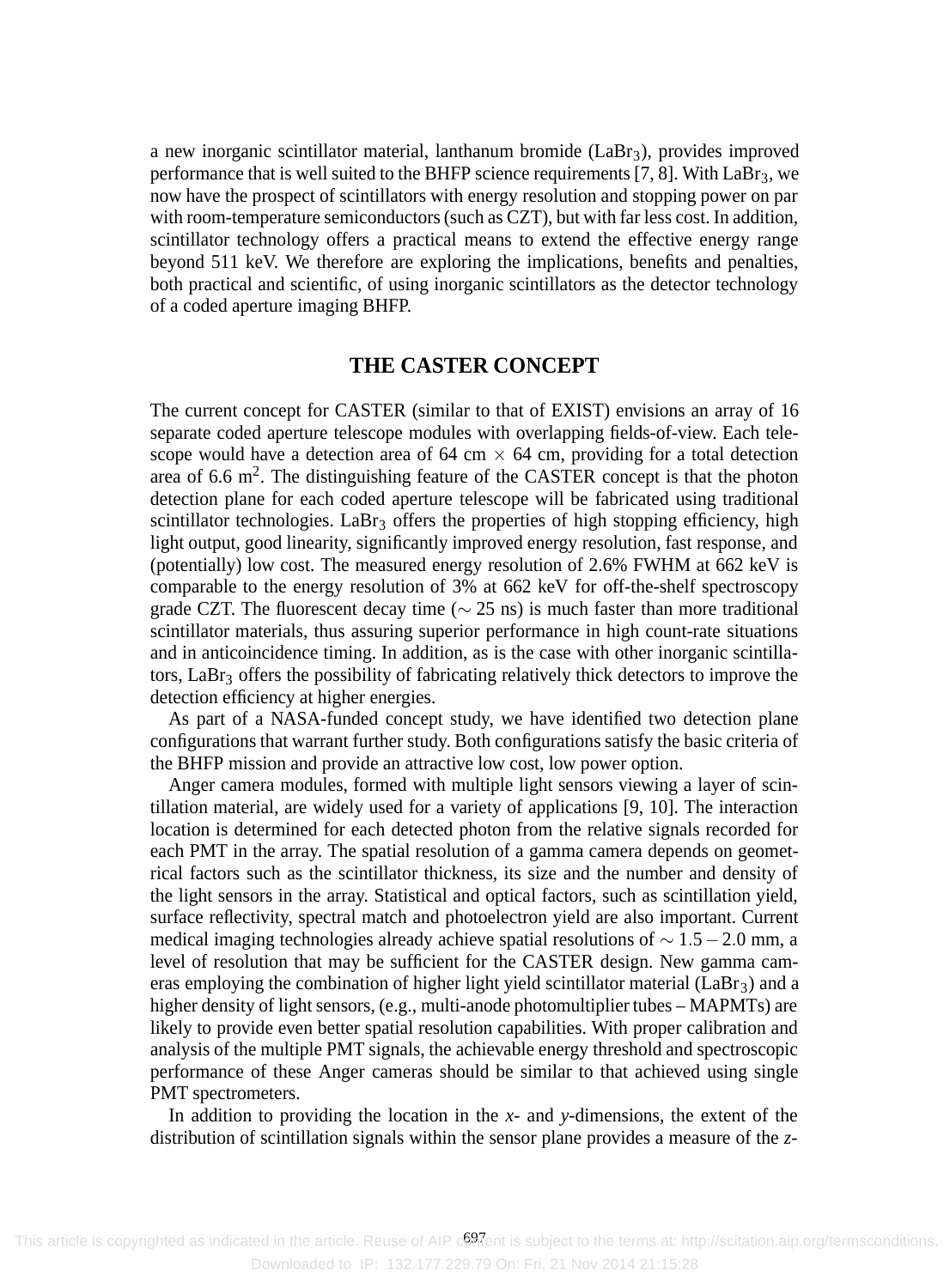

**FIGURE 1.** One possible imager design consisting of a pixellated scintillator array read out by wavelength shifting fibers. The large area PMTs are used for measuring total energy deposit.



**FIGURE 2.** The estimated narrow line sensitivity for CASTER as compared to published sensitivity of EXIST ( $5\sigma$  sensitivity, one-year exposure). The hatched area represents a range of possible sensitivity values for CASTER depending on the assumptions for the background scaling.

coordinate or depth of the interaction. Light from scintillations nearer the sensor plane is shared among fewer sensors than light from scintillations farther from the sensor plane. Anger cameras with a higher density of readout sensors will have improved ability to measure the *z* coordinate. Multi-hit events would be identified and the interaction site locations measured in those cases where spatial resolution is better than the mean free path of the scattered photons.

A second approach, also adapted from medical imaging applications, is analogous to the design of solid state strip detectors [11]. In this case, one layer of wavelength-shifting fibers is laid in the *x*-direction across the top of a scintillator and a second layer of fibers is laid in the *y*-direction across the bottom. The light emitted by the fibers is read out at one end of each fiber by a set of MAPMTs. The crossed fiber layers measure the *x*- and *y*- position using the center of gravity of the light in the two fiber arrays, and the depth by using the signal distribution across the fiber arrays. Only a small fraction of the light is absorbed, reemitted, and trapped in the fibers, however. The energy measurement, therefore, is performed by a set of large area PMTs viewing the scintillator through the bottom fiber layer. This approach offers the possibility to provide a significant reduction in the power requirements by reducing the number of electronics channels as compared to a pixellated or Anger camera detector geometry. At lower energies, where the light output is reduced, the number of photoelectrons per fiber will become too small for the desired detection efficiency. In order to overcome the limitations of this approach at low energies, segmented scintillator arrays may be used (as in Fig. 1). The segmented nature of such arrays restricts the lateral spreading of the light within the scintillator. Preliminary testing of this concept has recently been conducted at LSU [12]. These tests are continuing with the goal of more fully evaluating the energy resolution and spatial resolution that can be achieved using this approach.